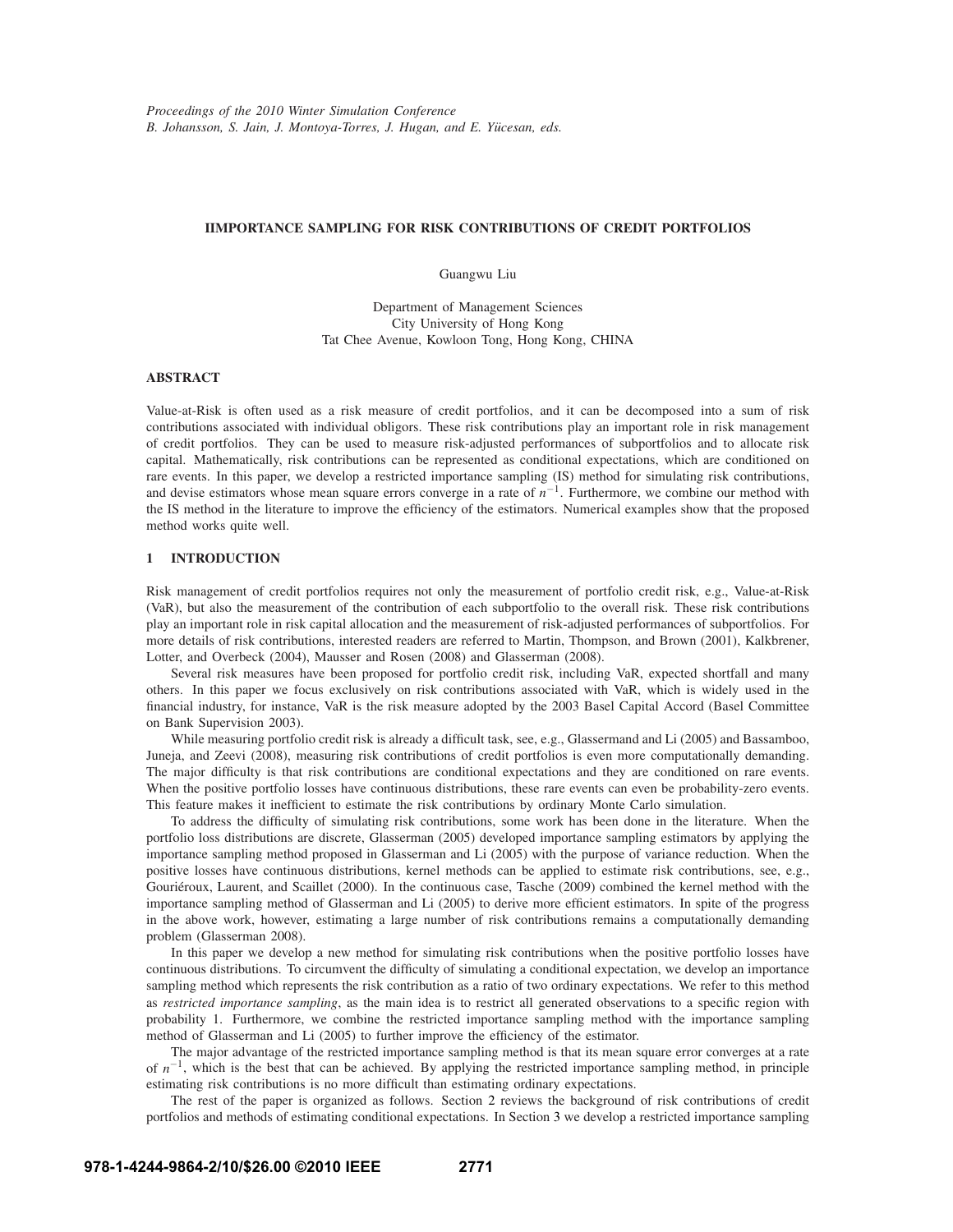method for portfolios with independent obligors, and then extend it to portfolios with dependent obligors in Section 4. In Section 5 we apply the importance sampling method of Glasserman and Li (2005) to improve the efficiency of the estimator. Numerical examples are provided in Section 6, followed by conclusions in Section 7.

### **2 BACKGROUND**

One of the key issues of credit portfolio modeling is the dependence structure among obligors. For ease of exposition, all through the paper we focus mainly on the widely used normal copula model (see, e.g., Gupton, Finger, and Bhatia (1997) and Li 2000 for details). However, the method we propose can be extended to other models, e.g., the model with extremal dependence of Bassamboo, Juneja, and Zeevi (2008). We will return to a brief discussion of such extensions in Section 7.

In particular, for a credit portfolio with *m* obligors, we let  $Y_k$  denote the default indicator for the *k*th obligor, i.e.,  $Y_k$  being 1 if the obligor defaults over a time horizon [0,*T*], and being 0 otherwise. Then the dependence among  $Y_k$ 's is captured by the covariance structure of a multivariate normal latent variables  $X = (X_1, \ldots, X_m)$  with  $Y_k = 1_{\{X_k > x_k\}}$ , where  $x_k$  is chosen to match the pre-specified marginal default probability  $p_k$  of the *k*th obligor, and the covariance structure of *X* is specified by the following factor model:

$$
X_k = a_{k1}Z_1 + \ldots + a_{kd}Z_d + b_k \varepsilon_k,
$$

where  $Z = (Z_1, \ldots, Z_d)$  denotes the systematic risk factors,  $\varepsilon = (\varepsilon_1, \ldots, \varepsilon_m)$  denotes the idiosyncratic risk factors of individual obligors,  $A = (a_{ij})$  is the factor loading matrix, and  $b_i = \sqrt{1 - \sum_{j=1}^d a_{ij}^2}$  (we implicitly assume that  $\sum_{j=1}^d a_{ij}^2 \le 1$ for all *i*). The normal copula model assumes that *Z* and  $\varepsilon$  are independent and both of them follow standard multivariate normal distributions.

Note that in the normal copula model, *Yk*'s are independent conditional on the systematic risk factors *Z*. Specifically, conditional on *Z*,  $Y_k$  is a Bernoulli random variable with probability of success being  $p_k(Z)$ , where

$$
p_k(Z) = \Pr(Y_k = 1|Z) = \Phi\left(\frac{a_k Z + \Phi^{-1}(p_k)}{b_k}\right),\tag{1}
$$

with  $a_k = (a_{k1},...,a_{kd})$ , and  $\Phi$  denoting the standard normal cumulative distribution function.

#### **2.1 Risk Contributions of Credit Portfolio**

In the paper, we focus on cases where the losses given default (LGDs) of obligors are continuous random variables, the same setting as in Tasche (2009). Specifically, we let a constant  $e_k$  denote the exposure at default of the *k*th obligor, and  $B_k$  denote the LGD where  $B_k$  is a continuous random variable with a support  $(0,1)$ . Then the portfolio credit loss over the time horizon is

$$
L=\sum_{k=1}^m e_k B_k Y_k=\sum_{k=1}^m L_k,
$$

where  $L_k$  denotes  $e_kB_kY_k$  for notational ease, and we assume that  $B_k$ 's are independent of each other and are independent of  $Y_k$ 's for simplicity.

The risk of the credit portfolio can be measured by VaR of the loss *L*. Essentially, the VaR at a confidence level of 100×<sup>α</sup>% of the credit portfolio is the <sup>α</sup>-quantile of *L*. In practice, <sup>α</sup> can be 0.95, 0.99 or even 99.9%. We let  $v_\alpha(L)$  denote the  $\alpha$ -VaR of the credit portfolio.

While the estimation  $v_\alpha(L)$  has been studied extensively in the literature, see, e.g., Glasserman and Li (2005) and Bassamboo, Juneja, and Zeevi (2008), in this paper we are interested in the risk contributions associated with  $v_\alpha(L)$ . Specifically, if we let  $c_k$  denote the marginal risk contribution of the  $k$ th obligor, then under appropriate conditions (see, e.g., Kalkbrener, Lotter, and Overbeck (2004)),

$$
c_k = \mathbb{E}\left[L_k|L = v_{\alpha}(L)\right],
$$

and hence

$$
v_{\alpha}(L) = \sum_{k=1}^{m} c_k
$$

is indeed a decomposition of the overall portfolio risk.

Due to the complexity of the credit portfolio model, one usually has to resort to Monte Carlo simulation to estimate *c<sub>k</sub>*'s. To do so, a typical two-phrase procedure (see Glasserman 2005) is to first estimate  $v_\alpha(L)$ , and then estimate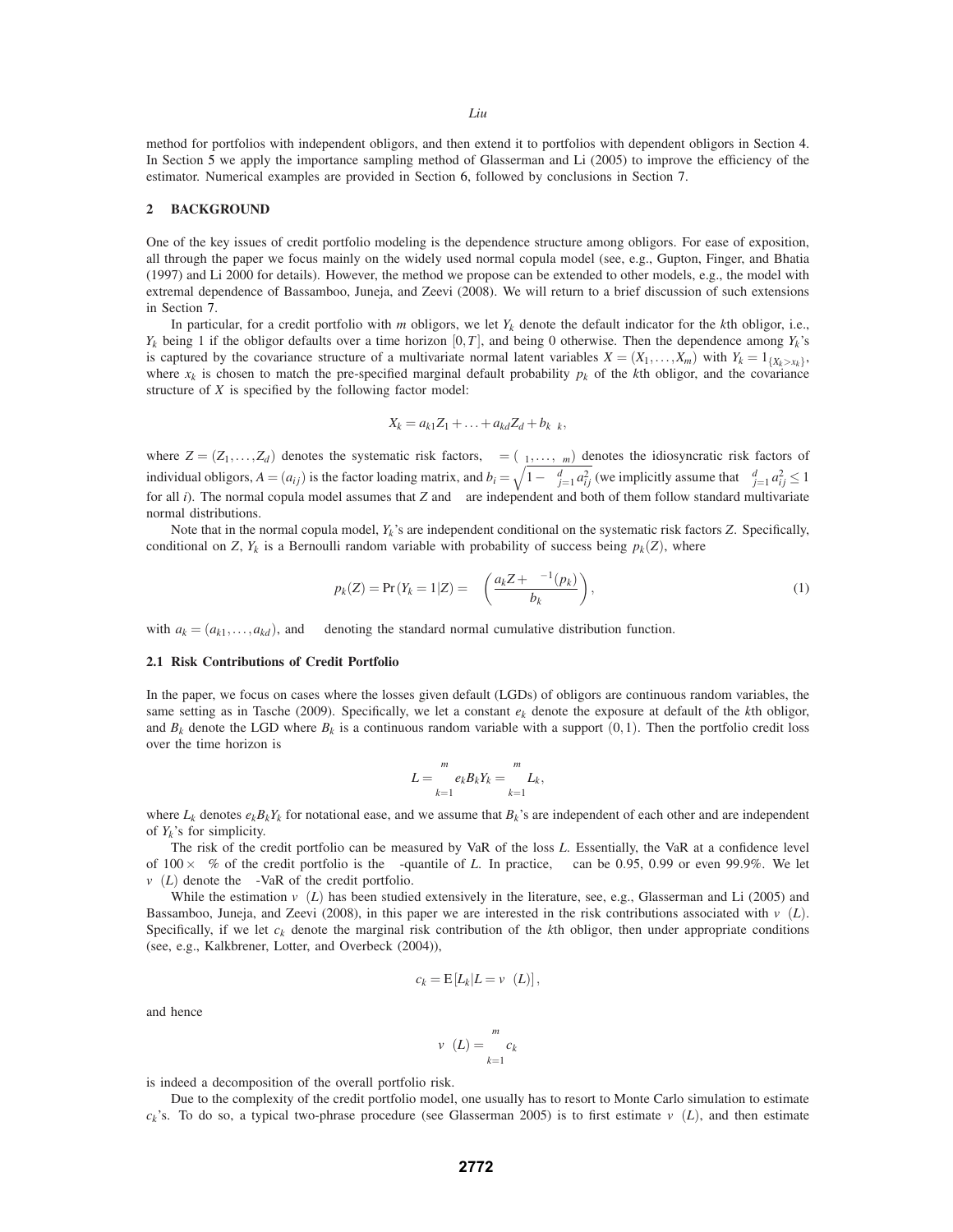$\tilde{c}_k = E[L_k | L = \hat{v}_{\alpha}]$  where  $\hat{v}_{\alpha}$  denotes an estimate of  $v_{\alpha}(L)$ . In this paper we focus on the latter phrase. Mathematically, we are interested in estimating

$$
\gamma(y) = \mathbb{E}\left[L_m|L=y\right],
$$

for a given threshold value *y*, where without loss of generality we assume that  $y < \sum_{k=1}^{m} e_k$ . Note that we consider the risk contribution of the last obligor just for expositional ease. Risk contributions of other obligors can be handled in a similar manner.

### **2.2 Estimating Conditional Expectations**

Recall that the quantity  $\gamma(y)$  we want to estimate is a conditional expectation, whose definition is somewhat ambiguous when  $L = y$  is a probability-zero event. This is indeed the case in our context where LGDs are continuous random variables, and hence *L* may have a point mass at  $L = 0$  and a density function for  $L > 0$ .

Since *y* > 0, all through the paper we assume that *L* has a continuous and positive density in a neighborhood of *y*. Then it is mathematically rigorous to define  $\gamma(y)$  as (Durrett 2005)

$$
\gamma(y) = \mathbb{E}[L_m | L = y] := \lim_{\delta \to 0} \frac{\mathbb{E}\left(L_m \cdot 1_{\{y - \delta \le L \le y + \delta\}}\right)}{\mathbb{E}\left(1_{\{y - \delta \le L \le y + \delta\}}\right)}.
$$
\n(2)

By Equation (2), one may choose a small  $\delta$  and then estimate  $E(L_m \cdot 1_{\{y-\delta \le L \le y+\delta\}})/E(1_{\{y-\delta \le L \le y+\delta\}})$  as an approximation of <sup>γ</sup>(*y*). This is the essential idea of the kernel method (see, e.g., Gourieroux, Laurent, and Scaillet (2000) ´ and Tasche (2009)). Given *n* identically and independently distributed (i.i.d.) observations of  $(L_m, L)$ , an estimator of <sup>γ</sup>(*y*) is

$$
\bar{M}_n = \frac{\sum_{i=1}^n L_m^i \cdot 1_{\{y-\delta \le L^i \le y+\delta\}}}{\sum_{i=1}^n 1_{\{y-\delta \le L^i \le y+\delta\}}},\tag{3}
$$

for some small  $\delta > 0$ , where  $(L_m^i, L^i)$  denotes the *i*th observations of  $(L_m, L)$ .

Under appropriate conditions, it has been shown that (see, e.g., Bosq 1998 and Pagan and Ullah 1999) the estimator  $\bar{M}_n$  has a bias of order  $O(\delta^2)$ , and a variance of order  $O(1/(n\delta))^1$ . Then it can be easily seen that the optimal  $\delta$  is of order  $O(n^{-1/5})$  and the optimal convergence rate of mean square error is of order  $O(n^{-4/5})$ , which is slower than the *n*<sup>−1</sup> convergence rate of a typical Monte Carlo estimator.

The major disadvantages of  $\bar{M}_n$  include its reliance on an appropriate selection of  $\delta$ , and its slower convergence rate. As a remedy, in the rest of this paper we propose an importance sampling method based on which we can devise more efficient estimators that do not suffer from the above disadvantages.

## **3 RESTRICTED IMPORTANCE SAMPLING FOR INDEPENDENT OBLIGORS**

To illustrate the main idea, we first consider a simple case where the default indicators  $Y_i$ 's are independent Bernoulli random variables, i.e., corresponding to the factor loading matrix being  $A = 0$  in the normal copula model.

By the representation in Equation (2), we can see that the major difficulty of estimating  $\gamma(y)$  is that for a small <sup>δ</sup>, very few observations of *L* fall into the important region {*y*−<sup>δ</sup> ≤ *L* ≤ *y*+δ}. This is the case especially when the default probabilities  $p_k$ 's are very small, say, e.g., 2% or even 0.1%, while the threshold value *y* is relatively large. In principle, number of observations that fall into the important region is of order  $O(n\delta)$ . This is an intuitive explanation why the variance of  $\overline{M}_n$  is of order  $O(1/(n\delta))$ .

To have more observations in the important region, Tasche (2009) applied the importance sampling method proposed in Glasserman and Li (2005) so that under the new probability measure *L* has a mean of *y*. It has been shown in Tasche (2009) that such a method may reduce the variance of the estimator significantly. However, in general this method has a slower convergence rate than *n*−1.

To accelerate the convergence rate, we propose to first twist the probability measure such that under the new measure all observations generated fall into the important region  $\{y-\delta \leq L \leq y+\delta\}$ , and then use the corresponding likelihood ratio to correct the estimate. By using importance sampling in such a manner we restrict all the generated observations of *L* to the important region. That is why we call it *restricted importance sampling*.

<sup>&</sup>lt;sup>1</sup>In the paper we use the notation  $o(\cdot)$  and  $O(\cdot)$  with the meaning that  $a_n = o(b_n)$  if  $a_n/b_n \to 0$  as  $n \to \infty$ , and  $a_n = O(b_n)$  if  $\limsup_n a_n/b_n < C$ for some constant *C*.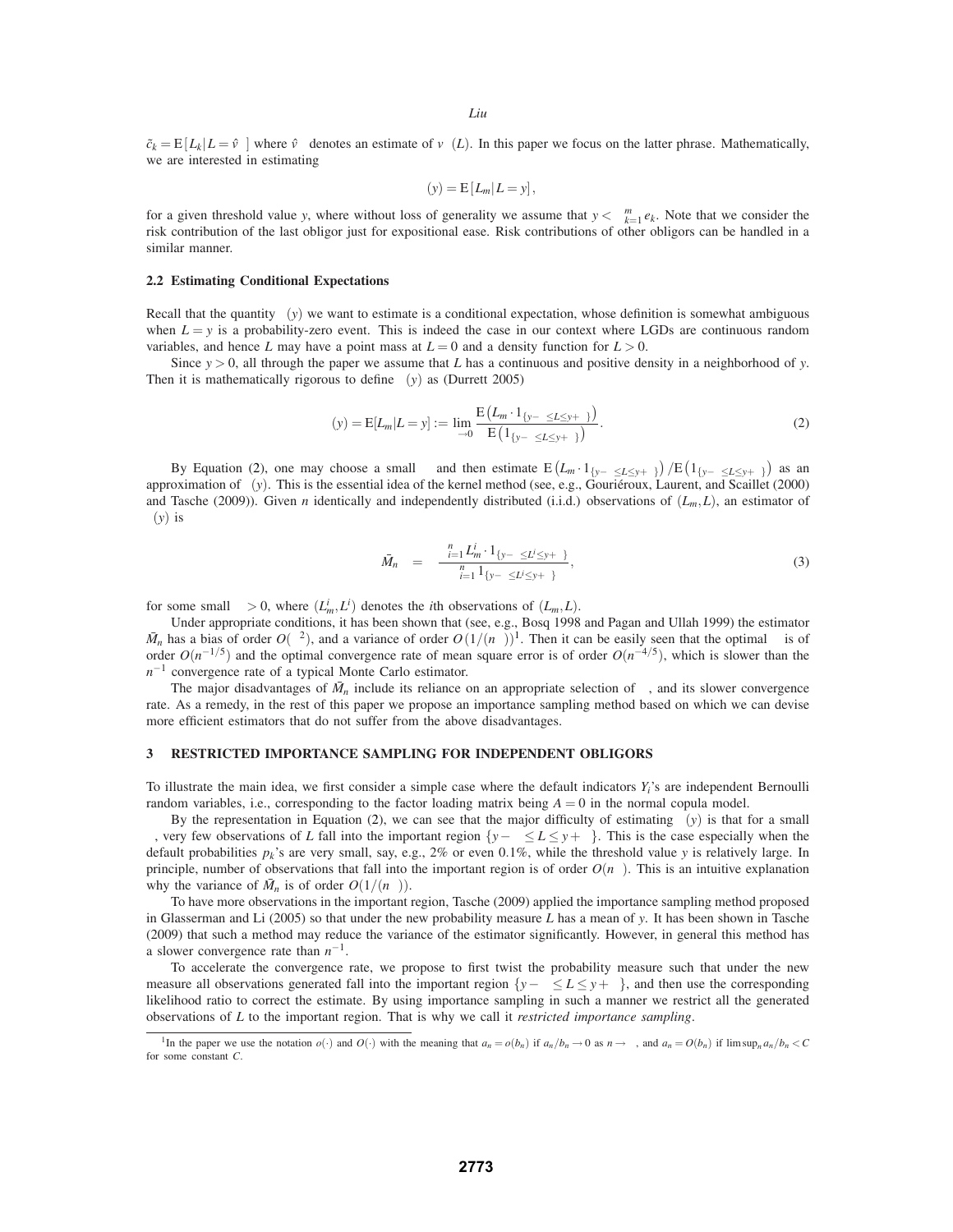# **3.1 Restricted Importance Sampling**

To be practically meaningful, we assume that *y*−<sup>δ</sup> > 0. Then, to restrict all the generated observations of *L* to the important region  $\{y-\delta\leq L\leq y+\delta\}$ , we propose the following importance sampling scheme.

# **Importance Sampling Scheme for Independent Obligors**

- 1. Generate  $U_k$  uniformly for  $k = 1, \ldots, m$ .
- 2. For  $k = 1, ..., m$ , let

$$
\tilde{p}_k = \mathbf{1}_{ \{ \sum_{i=1}^{k-1} e_i Y_i + \sum_{j=k+1}^{m} e_j < y - \delta \} } + p_k \mathbf{1}_{ \{ \sum_{i=1}^{k-1} e_i Y_i + \sum_{j=k+1}^{m} e_j \geq y - \delta \} },
$$

and  $Y_k = 1_{\{U_k \le \tilde{p}_k\}}$ .

3. Let  $Y_{(1)},...,Y_{(\tau)}$  denote the nonzero  $Y_k$ 's, and  $e_{(1)},...,e_{(\tau)}$  and  $B_{(1)},...,B_{(\tau)}$  denote the corresponding exposures at default and LGDs respectively. For  $k = 1, \ldots, \tau$ , let

$$
l_k = \max\left(\frac{y - \delta - \sum_{i=1}^{k-1} e_{(i)} B_{(i)} - \sum_{j=k+1}^{\tau} e_{(j)}}{e_{(k)}}, 0\right), \quad u_k = \min\left(\frac{y + \delta - \sum_{i=1}^{k-1} e_{(i)} B_{(i)}}{e_{(k)}}, 1\right).
$$

Generate  $B_{(k)}$  according to the density function

$$
\tilde{g}_{(k)}(x) = \frac{g_{(k)}(x)}{G_{(k)}(u_k) - G_{(k)}(l_k)} 1_{\{l_k \leq x \leq u_k\}},
$$

where  $g_k$  and  $G_k$  denote respectively the probability density function and cumulative distribution function of  $B_k$ .

4. Calculate the likelihood ratio *H*:

$$
H = \prod_{k=1}^m (p_k 1_{\{\tilde{p}_k=1\}} + 1_{\{\tilde{p}_k\neq 1\}}) \prod_{j=1}^{\tau} (G_{(j)}(u_j) - G_{(j)}(l_j)).
$$

Step 2 in the above importance sampling scheme guarantees that

$$
L = \sum_{k=1}^{m} e_k Y_k \ge y - \delta \quad \text{with probability } 1.
$$

Specifically, this result is summarized in the following lemma, whose proof is omitted.

**Lemma 1.** *If*  $\tilde{p}_k = 1$  *whenever*  $\sum_{i=1}^{k-1} e_i Y_i + \sum_{j=k+1}^{m} e_j < y + \delta$  for  $k = 1, ..., m$ , then

$$
\Pr\{L \ge y - \delta\} = 1
$$

*where*  $\widetilde{Pr}$  *denotes the probability under the IS measure.* 

Note that under the IS measure  $\tau$  is always greater or equal to 1, since  $y-\delta > 0$ . Then, Step 3 guarantees that under the IS measure,

$$
L = \sum_{k=1}^{m} e_k B_k Y_k \in [y - \delta, y + \delta] \quad \text{with probability } 1.
$$

Step 4 calculates the likelihood ratio of the IS measure. For details of how to calculate likelihood ratios for an importance sampling scheme, interested readers are referred to Asmussen and Glynn (2007).

Let  $E_Q$  denote the expectation under the IS scheme. Based on the construction of the IS scheme, an immediate result is summarized in the following theorem.

**Theorem 1.** Let  $r(L_1,...,L_m)$  be a function of  $(L_1,...,L_m)$ . For a given  $\delta > 0$ , if  $r(L_1,...,L_m) = 0$  whenever  $L \notin [y-\delta, y+\delta]$ *, then* 

$$
E[r(L_1,\ldots,L_m)]=E_Q[r(L_1,\ldots,L_m)\cdot H].
$$

*Moreover, under the IS measure, L* ∈ [ $y - \delta$ ,  $y + \delta$ ] *with probability 1.*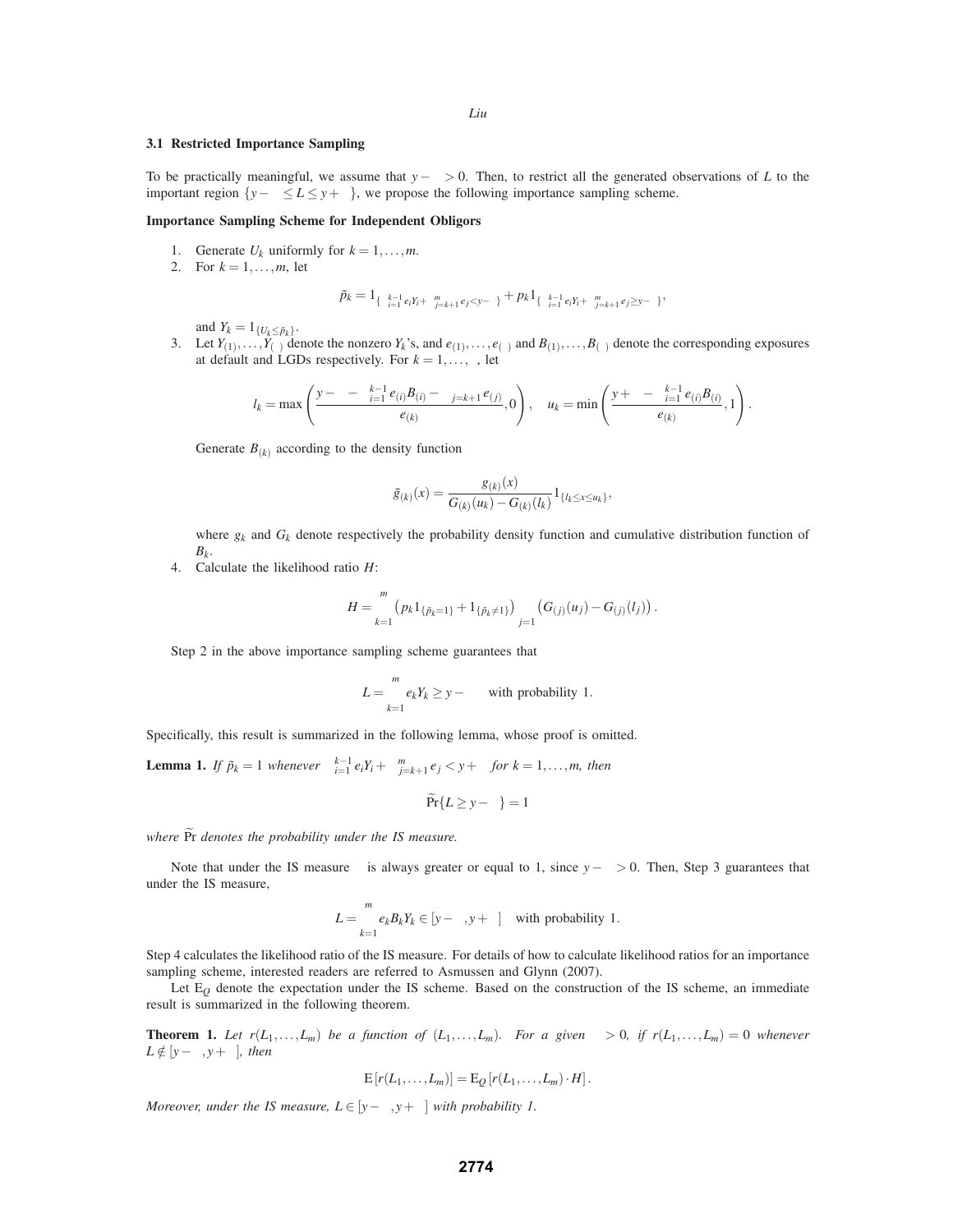By Theorem 1, we immediately obtain that

$$
E\left[L_m \cdot 1_{\{y-\delta \le L \le y+\delta\}}\right] = E_Q(L_m \cdot H), \text{ and } E\left[1_{\{y-\delta \le L \le y+\delta\}}\right] = E_Q(H).
$$

Then by Equation (2), we may rewrite the conditional expectation  $\gamma(y)$  as

$$
\gamma(y) = \lim_{\delta \to 0} \frac{\mathcal{E}_{Q}(L_m \cdot H)}{\mathcal{E}_{Q}(H)}.
$$
\n(4)

.

The right-hand-side of Equation (4) still involves a limit operator. But fortunately, we will show that this limit operator can actually be removed.

First, it can be easily seen that letting  $\delta \to 0$  in the IS scheme is equivalent to replacing  $\tilde{p}_k$ ,  $Y_k$ ,  $I_k$  and  $u_k$  respectively by

$$
\bar{p}_k = 1_{\{\sum_{i=1}^{k-1} e_i \bar{Y}_i + \sum_{j=k+1}^m e_j < y\}} + p_k 1_{\{\sum_{i=1}^{k-1} e_i \bar{Y}_i + \sum_{j=k+1}^m e_j \ge y\}},
$$

 $\bar{Y}_k = 1_{\{U_k \leq \bar{p}_k\}}$ , and

$$
\bar{l}_k = \max\left(\frac{y - \sum_{i=1}^{k-1} e_{(i)}\bar{B}_{(i)} - \sum_{j=k+1}^{\tau} e_{(j)}}{e_{(k)}}, 0\right), \quad \bar{u}_k = \min\left(\frac{y - \sum_{i=1}^{k-1} e_{(i)}\bar{B}_{(i)}}{e_{(k)}}, 1\right),
$$

where  $\bar{B}_{(k)}$  is generated according to the density function  $\bar{g}_{(k)}(x) = \frac{g_{(k)}(x)}{G_{(k)}(\bar{u}_k) - G_{(k)}(\bar{l}_k)} 1_{\{\bar{l}_k \le x \le \bar{u}_k\}}$ .

Second, we can show that  $H/(2\delta)$  has a non-degenerate limit as  $\delta \to 0$ , which is summarized in the following lemma.

**Lemma 2.** Suppose that for  $k = 1, \ldots, m$ ,  $g_k(x)$  is bounded by a constant C for all  $x \in (0,1)$ . Then with probability 1,

$$
\lim_{\delta \to 0} \frac{H}{2\delta} = H_1 := \prod_{k=1}^m (p_k 1_{\{\bar{p}_k = 1\}} + 1_{\{\bar{p}_k \neq 1\}}) \prod_{j=1}^{\tau-1} (G_{(j)}(\bar{u}_j) - G_{(j)}(\bar{l}_j)) g_{(\tau)} \left( \frac{y - \sum_{i=1}^{\tau-1} e_{(i)} \bar{B}_{(i)}}{e_{(\tau)}} \right) \frac{1}{e_{(\tau)}}
$$

By observing that

$$
\lim_{\delta \to 0} \frac{\mathcal{E}_{\mathcal{Q}}(L_m \cdot H)}{\mathcal{E}_{\mathcal{Q}}(H)} = \lim_{\delta \to 0} \frac{\frac{1}{2\delta} \mathcal{E}_{\mathcal{Q}}(L_m \cdot H)}{\frac{1}{2\delta} \mathcal{E}_{\mathcal{Q}}(H)},
$$

we immediately establish the following limit based on Lemma 2.

**Theorem 2.** *Suppose that for*  $k = 1, ..., m$ ,  $g_k(x)$  *is bounded by a constant C for all*  $x \in (0,1)$ *. Then* 

$$
\gamma(y) = \lim_{\delta \to 0} \frac{\mathrm{E}_{Q}(L_m \cdot H)}{\mathrm{E}_{Q}(H)} = \frac{\mathrm{E}_{Q}(L_m \cdot H_1)}{\mathrm{E}_{Q}(H_1)},
$$

*where H*<sup>1</sup> *is defined in Lemma 2.*

The proof of Theorem 2 is straightforward by applying the dominated convergence theorem (Durrett 2005) and is hence omitted. Theorem 2 represents  $\gamma(y)$  as a ratio of two expectations, which do not involve  $\delta$ . Therefore, during the implementation, we simply simulate the portfolio loss by setting  $\delta = 0$  in the importance sampling scheme. Then a straightforward estimator of  $\gamma(y)$  can be easily derived:

$$
\bar{M}_n^{IS} = \frac{\sum_{i=1}^n L_m^i H_1^i}{\sum_{i=1}^n H_1^i},
$$

where  $(L_m^i, L^i, H_1^i)$  denotes the *i*th observation of  $(L_m, L, H_1)$ .

**Remark 1.** *In the IS scheme, we may replace*  $p_k$  *by any*  $\hat{p}_k \in (0,1)$ *, and correspondingly replace the term*  $p_k 1_{\{\tilde{p}_k=1\}}$  +  $1_{\{\tilde{p}_k\neq 1\}}$  *in the likelihood ratio by* 

$$
p_k 1_{\{\tilde{p}_k=1\}} + \left(\frac{p_k}{\hat{p}_k}\right)^{Y_k} \left(\frac{1-p_k}{1-\hat{p}_k}\right)^{1-Y_k} 1_{\{\tilde{p}_k\neq 1\}}.
$$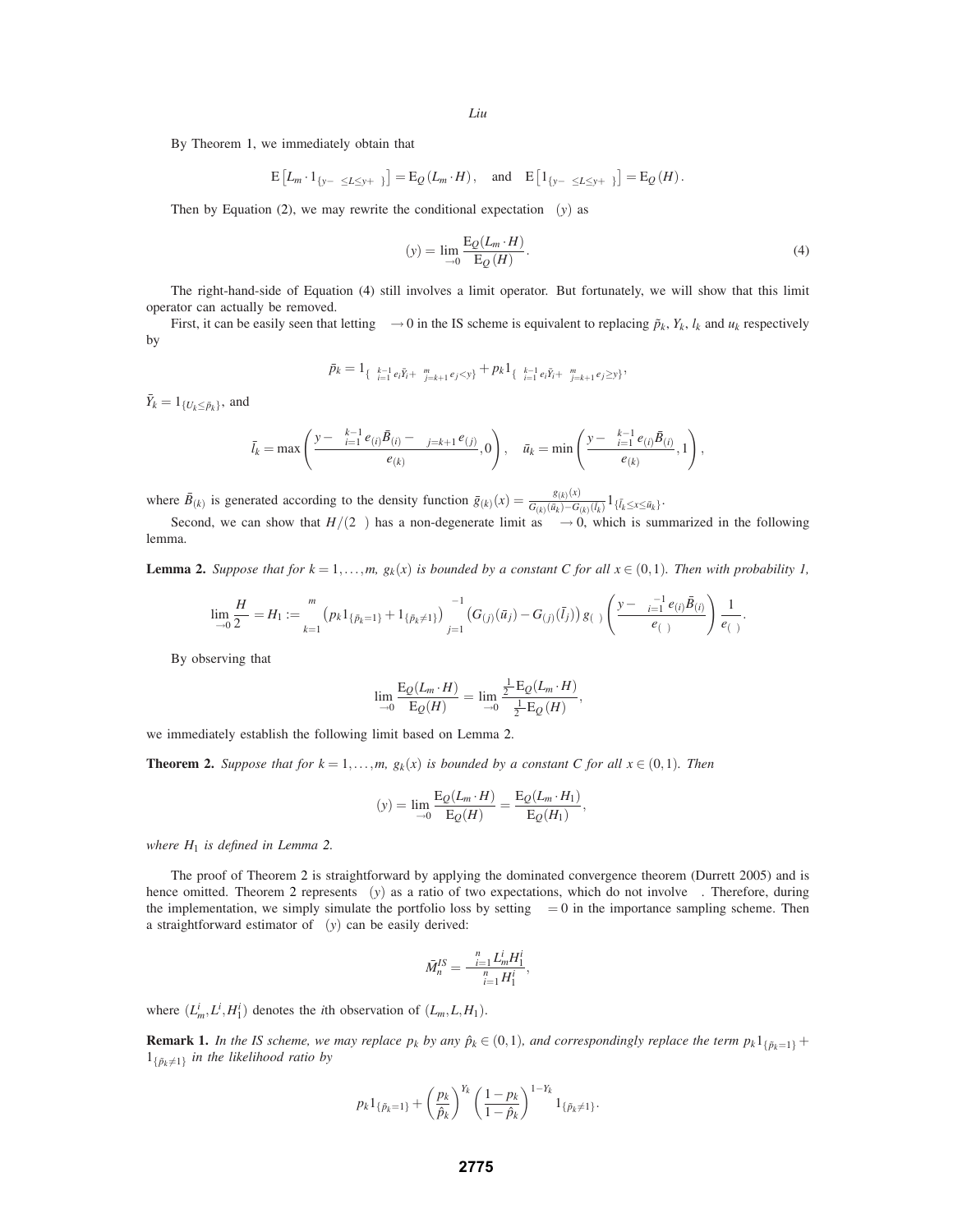*However, one needs to select*  $\hat{p}_k$  *carefully, since an arbitrary choice of*  $\hat{p}_k$  *may lead to a large variance of the estimator. We will return to the question of how to select an appropriate*  $\hat{p}_k$  *in Section* 5.

## **3.2 Asymptotic Properties**

In this subsection we analyze the asymptotic properties of the proposed estimator  $\bar{M}_n^{IS}$ , and show that its mean square error has a convergence rate of *n*−1.

We let  $f(.)$  denote the density function of *L* for  $L > 0$ , and define

$$
S_n = \frac{1}{\gamma(y)f(y)} \left( \frac{1}{n} \sum_{i=1}^n L_m^i H_1^i - \gamma(y)f(y) \right), \text{ and } V_n = \frac{1}{f(y)} \left( \frac{1}{n} \sum_{i=1}^n H_1^i - f(y) \right).
$$

Then it can be easily verified that

$$
\bar{M}_n^{IS} = \gamma(y) \frac{1 + S_n}{1 + V_n} = \gamma(y) \left( 1 + S_n - V_n + V_n^2 - S_n V_n + R_n \right),\tag{5}
$$

where  $R_n = \frac{V_n^2}{\gamma(y)}(\bar{M}_n - \gamma(y)).$ 

Note that  $\bar{M}_n^{IS}$  is a ratio of two sample means, and asymptotic properties of such ratio estimators have been studied extensively in the literature of statistics, see, e.g., David and Sukhatme (1974) and the references therein. In particular, the asymptotic properties of  $\bar{M}_n^{IS}$  are summarized in the following proposition.

**Proposition 1.** *Suppose that for*  $k = 1, ..., m$ ,  $g_k(x)$  *is bounded by a constant C for all*  $x \in (0, 1)$ *. Then* 

$$
\sqrt{n}(\bar{M}_{n}^{IS}-\gamma(y))\Rightarrow \sigma N(0,1),
$$

*where* " $\Rightarrow$ " denotes the convergence in distribution,  $N(0,1)$  denotes a standard normal distribution, and  $\sigma^2 =$  $\label{eq:1D1V:2} \big\{ \mathbf{E}_{Q} (L_{m}^{2} H_{1}^{2}) + \gamma^{2}(\mathbf{y}) \mathbf{E}_{Q} (H_{1}^{2}) - 2 \gamma(\mathbf{y}) \mathbf{E}_{Q} (L_{m} H_{1}^{2}) \big\}.$ 

 $\frac{f^2(y)}{f^2(y)}$   $\frac{f^2(y) - f^2(y) - f(y)}{f^2(y)} = 2f(y) - 2f(y) - 2f(y) - 2f(y) - 2f(y) - 2f(y)$ <br>Furthermore, if the sequences  $\{n(M_n^{IS} - \gamma(y))^2, n \ge 1\}$  and  $\{nR_n, n \ge 1\}$  are uniformly integrable, then the mean square error of  $M_n^{IS}$  is

$$
MSE(\bar{M}_n^{IS}) = \frac{\sigma^2 + o(1)}{n}.
$$

Proposition 1 shows that the convergence rate of the mean square error of  $\bar{M}_n^{IS}$  is  $n^{-1}$ , which is the best that can be achieved in a Monte Carlo simulation.

## **4 RESTRICTED IMPORTANCE SAMPLING FOR DEPENDENT OBLIGORS**

In Section 3, we describe a restricted importance sampling method for credit portfolios with independent obligors. The extension to dependent obligors is straightforward by observing that *Yk*'s are independent conditional on the systematic risk factors *Z*. We may first generate *Z*, and then for any given *Z*, we apply the restricted importance sampling method of Section 3. In particular, the IS scheme is listed as follows:

#### **Importance Sampling Scheme for Dependent Obligors**

- 1. Generate the systematic risk factors *Z*.
- 2. Generate  $U_k$  uniformly for  $k = 1, \ldots, m$ .
- 3. For  $k = 1, ..., m$ , let

$$
\bar{p}_k(Z) = 1_{\{\sum_{i=1}^{k-1} e_i \bar{Y}_i + \sum_{j=k+1}^m e_j < y\}} + p_k(Z) 1_{\{\sum_{i=1}^{k-1} e_i \bar{Y}_i + \sum_{j=k+1}^m e_j \ge y\}},
$$

where  $p_k(Z)$  is defined in Equation (1). Let  $\bar{Y}_k = 1_{\{U_k \le \bar{p}_k(Z)\}}$ .

4. Let  $\bar{Y}_{(1)},\ldots,\bar{Y}_{(\tau)}$  denote the nonzero  $\bar{Y}_k$ 's, and  $e_{(1)},\ldots,e_{(\tau)}$  and  $\bar{B}_{(1)},\ldots,\bar{B}_{(\tau)}$  denote the corresponding credit exposures and LGDs respectively. For  $k = 1, \ldots, \tau - 1$ , let

$$
\bar{l}_k = \max\left(\frac{y - \sum_{i=1}^{k-1} e_{(i)} \bar{B}_{(i)} - \sum_{j=k+1}^{T} e_{(j)}}{e_{(k)}}, 0\right), \quad \bar{u}_k = \min\left(\frac{y - \sum_{i=1}^{k-1} e_{(i)} \bar{B}_{(i)}}{e_{(k)}}, 1\right).
$$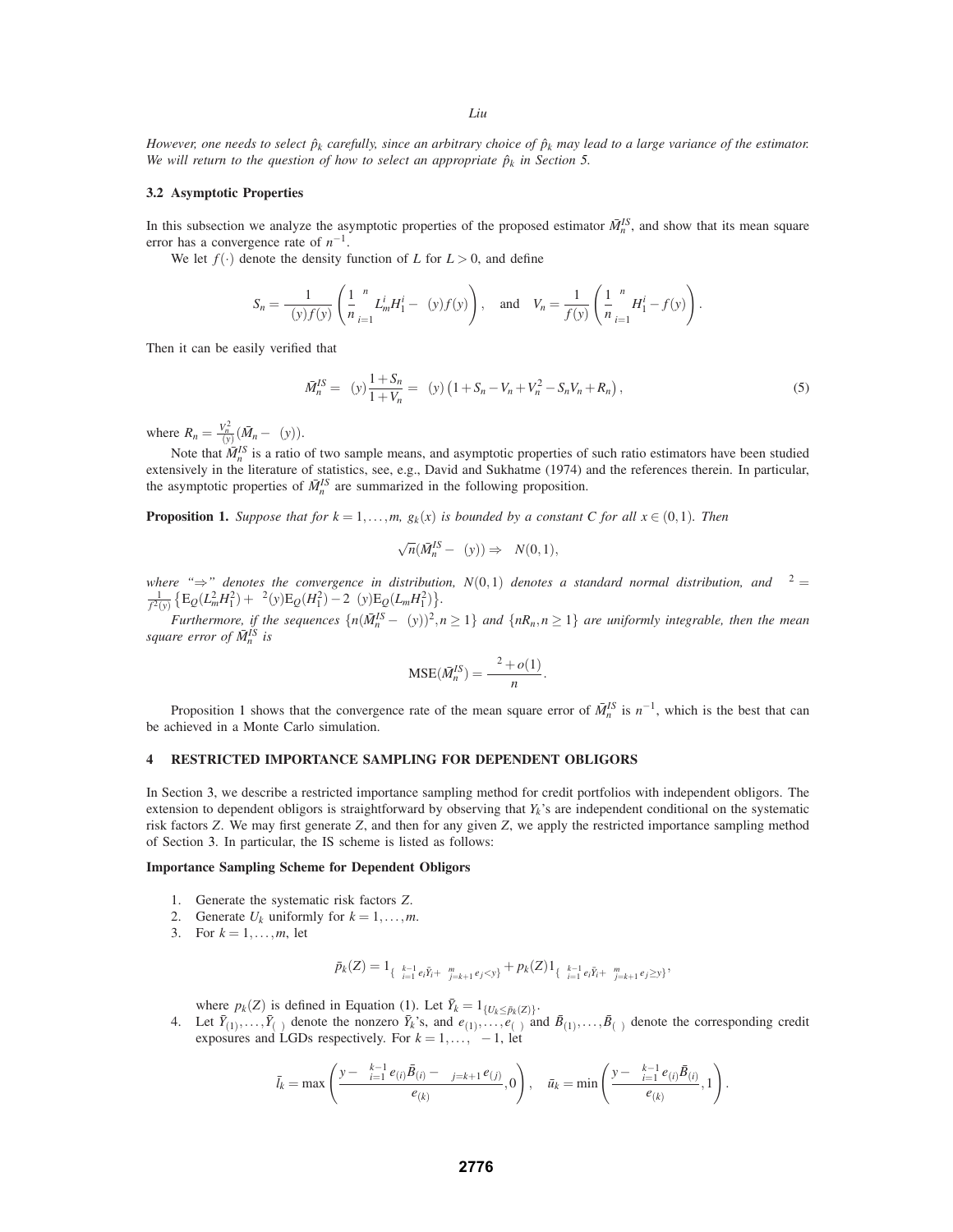Generate  $\bar{B}_{(k)}$  according to the density function

$$
\bar{g}_{(k)}(x) = \frac{g_{(k)}(x)}{G_{(k)}(\bar{u}_k) - G_{(k)}(\bar{l}_k)} 1_{\{l_k \le x \le u_k\}}.
$$

5. Calculate the likelihood ratio  $H_1(Z)$ :

$$
H_1(Z) = \prod_{k=1}^m (p_k(Z)1_{\{\bar{p}_k(Z)=1\}} + 1_{\{\bar{p}_k(Z)\neq 1\}}) \prod_{j=1}^{\tau-1} (G_{(j)}(\bar{u}_j) - G_{(j)}(\bar{l}_j)) g_{(\tau)}\left(\frac{y - \sum_{i=1}^{\tau-1} e_{(i)}\bar{B}_{(i)}}{e_{(\tau)}}\right) \frac{1}{e_{(\tau)}}.
$$

The validation of the importance sampling scheme is a straightforward extension of that in Section 3. In particular, the theoretical support of the importance sampling scheme for dependent obligors is summarized in the following theorem whose proof is omitted.

**Theorem 3.** *Suppose that for*  $k = 1, ..., m$ ,  $g_k(x)$  *is bounded by a constant C for all*  $x \in (0, 1)$ *. Then* 

$$
\gamma(y) = \frac{\mathcal{E}_{Q}(L_m \cdot H_1(Z))}{\mathcal{E}_{Q}(H_1(Z))}.
$$

Then if *n* observations based on the IS scheme is generated, an estimator of  $\gamma(y)$  is

$$
\bar{M}_n^{ISD} = \frac{\sum_{i=1}^n L_m^i H_1^i(Z^i)}{\sum_{i=1}^n H_1^i(Z^i)},
$$

where  $(Z^i, H_1^i(Z^i))$  denotes the *i*th observation of  $(Z, H_1(Z))$ .

Similar to the analysis of Section 3, asymptotic properties of  $\bar{M}_n^{ISD}$  are summarized in the following proposition, whose proof is similar to that of Proposition 1 and is hence omitted.

**Proposition 2.** Suppose that for  $k = 1, ..., m$ ,  $g_k(x)$  is bounded by a constant C for all  $x \in (0, 1)$ *. Then* 

$$
\sqrt{n}(\bar{M}_{n}^{ISD}-\gamma(y))\Rightarrow\sigma_{1}N(0,1),
$$

 $where \ \sigma_1^2 = \frac{1}{f^2(y)} \{ E_Q(L_m^2 H_1^2(Z)) + \gamma^2(y) E_Q(H_1^2(Z)) - 2\gamma(y) E_Q(L_m H_1^2(Z)) \}.$ 

*Furthermore, if the sequences*  $\{n(\bar{M}_n^{ISD} - \gamma(y))^2, n \ge 1\}$  *and*  $\{nR_n, n \ge 1\}$  *are uniformly integrable, then the mean square error is*

$$
\text{MSE}(\bar{M}_n^{ISD}) = \frac{\sigma_1^2 + o(1)}{n}.
$$

## **5 IMPROVEMENT OF EFFICIENCY**

In Sections 3 and 4 we propose a restricted importance sampling method for simulating risk contributions of credit portfolios with independent and dependent obligors respectively. The proposed method restricts the simulated portfolio loss to the important region such that all observations generated are useful in the estimation. By doing so the method enjoys a convergence rate of  $n^{-1}$ , which is the major advantage of the method.

Intuitively, under the original measure without importance sampling, an observation of *L* may lie somewhere far from *y*, while under the IS measure we force it to lie in a small neighborhood of *y*, and then use the likelihood ratio to correct the estimate. Then one may expect that if under the original measure most observations of *L* lie far from *y* then the variance of the likelihood ratio could be large, and hence leads to a large variance of the estimator. To reduce the variance, we propose a two-step importance sampling procedure, where in the first step we twist the probability measure such that the portfolio loss *L* has a mean of *y* under the new measure, and then in the second step we apply the restricted importance sampling method of Sections 3 and 4. The former step is not new and has been used in Glasserman (2005) and Tasche (2009). In the rest of this section we illustrate how to apply the importance sampling method of Glasserman and Li (2005) (see, also, Glasserman, Kang, and Shahabuddin 2008) in the former step. Henceforth we refer to the IS measure of Glasserman and Li (2005) as GL measure.

Without loss of generality, we work exclusively on the cases with dependent obligors. Then following the notation in Glasserman et al. (2008), we define the cumulant generating function of  $e_kB_k$  as

$$
\Lambda_k(\lambda) = \log \mathbb{E}\left[e^{\lambda e_k B_k}\right].
$$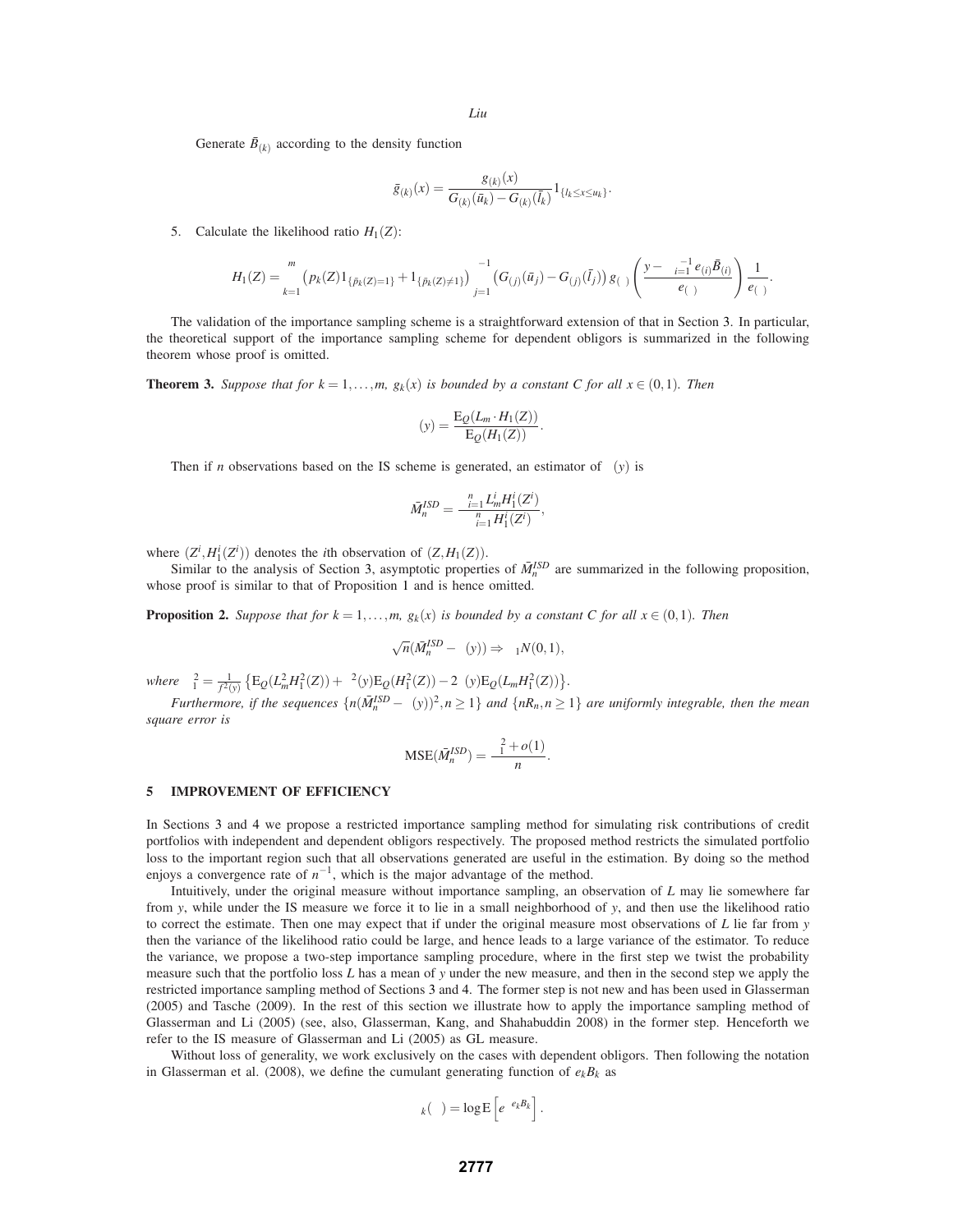Note that conditional on *Z*, the default indicators *Yk*'s are independent Bernoulli random variables. Then under GL measure, the conditional default probability  $p_k(Z)$  is exponentially twisted to

$$
p_{k,\theta}(Z) = \frac{p_k(Z)e^{\Lambda_k(\theta)}}{1 + p_k(Z)\left(e^{\Lambda_k(\theta)} - 1\right)}.
$$

The conditional likelihood ratio associated with this change of measure is given by

$$
\prod_{k=1}^m \left(\frac{p_k(Z)}{p_{k,\theta}(Z)}\right)^{Y_k} \left(\frac{1-p_k(Z)}{1-p_{k,\theta}(Z)}\right)^{1-Y_k} = e^{-\sum_{k=1}^m Y_k \Lambda_k(\theta) + m\psi(\theta,Z)},
$$

where  $\psi(\theta, z)$  is the conditional cumulant generating function of *L* divided by *m*, i.e.,

$$
\psi(\theta, z) := \frac{1}{m} \log \mathbb{E}\left[e^{\theta L} \middle| Z = z\right] = \frac{1}{m} \sum_{k=1}^{m} \log \left(1 + p_k(Z)\left(e^{\Lambda(\theta)} - 1\right)\right).
$$

For given *Z* and  $Y_k$ 's, another exponential-twisting change of measure can be applied to  $B_k$ 's. In particular, the density function of  $B_k$  under the new probability measure is given by

$$
g_{k,\theta}(t) = g_k(t)e^{\theta e_k Y_k t - \Lambda_k(\theta Y_k)}.
$$
\n
$$
(6)
$$

Then given  $Z$  and  $Y_k$ 's, the conditional likelihood ratio is

$$
\prod_{k=1}^m \frac{g_k(B_k)}{g_{k,\theta}(B_k)} = \prod_{k=1}^m e^{-\theta e_k Y_k B_k + \Lambda_k(\theta Y_k)} = e^{-\theta \sum_{k=1}^m e_k Y_k B_k + \sum_{k=1}^m \Lambda_k(\theta Y_k)}.
$$

Note that  $\Lambda_k(0) = 0$ . Then  $Y_k \Lambda_k(\theta) = \Lambda_k(\theta Y_k)$ , and hence the likelihood ratio of GL measure is

$$
L_r = e^{-\sum_{k=1}^m Y_k \Lambda_k(\theta) + \psi(\theta, Z)} \times e^{-\theta \sum_{k=1}^m e_k Y_k B_k + \sum_{k=1}^m \Lambda_k(\theta Y_k)}
$$
  
= 
$$
e^{-\theta \sum_{k=1}^m e_k Y_k B_k + m\psi(\theta, Z)} = e^{-\theta L + m\psi(\theta, Z)},
$$

where the last equality follows from the fact that  $L = \sum_{k=1}^{m} e_k Y_k B_k$ .

Therefore, under the GL measure, we may rewrite  $E(I_{\{y-\delta \le L \le y+\delta\}})$  and  $E(L_m \cdot 1_{\{y-\delta \le L \le y+\delta\}})$  as:

$$
\begin{array}{rcl}\n\mathrm{E}\left(1_{\{y-\delta\le L\le y+\delta\}}\right) & = & \widetilde{\mathrm{E}}_{\theta}\left(e^{-\theta L+ m\psi(\theta,Z)}\cdot 1_{\{y-\delta\le L\le y+\delta\}}\right), \\
\mathrm{E}\left(L_m\cdot 1_{\{y-\delta\le L\le y+\delta\}}\right) & = & \widetilde{\mathrm{E}}_{\theta}\left(L_m e^{-\theta L+ m\psi(\theta,Z)}\cdot 1_{\{y-\delta\le L\le y+\delta\}}\right),\n\end{array}
$$

where  $\widetilde{E}_{\theta}$  denotes the expectation under the GL IS measure.

Then by Equation (2) we have the following representation of  $\gamma(y)$ :

$$
\gamma(y) = \lim_{\delta \to 0} \frac{\widetilde{\mathrm{E}}_{\theta} \left( L_m e^{-\theta L + m\psi(\theta, Z)} \cdot 1_{\{y - \delta \le L \le y + \delta\}} \right)}{\widetilde{\mathrm{E}}_{\theta} \left( e^{-\theta L + m\psi(\theta, Z)} \cdot 1_{\{y - \delta \le L \le y + \delta\}} \right)}.
$$
\n(7)

In the GL IS measure,  $\theta$  is a parameter used to control the exponential twisting. Intuitively, a good choice would be setting  $\theta$  such that more observations drop into a small neighborhood of  $L = y$ , which is the important region in our context. Note that  $\theta$  depends on *Z*. Then similar to Glasserman (2005), an appropriate choice of  $\theta(z)$  for any given  $Z = z$  is defined as

$$
\theta^*(z) = \arg\min\{-\theta y + m\psi(\theta, z)\}.
$$

Equivalently,  $\theta^*(z)$  is set to be the unique solution of  $m\partial_\theta \psi(\theta, z) = y$ , which implies that  $\widetilde{E}_{\theta^*}[L|Z=z] = y$  (see, e.g., Glasserman 2008) .

With this choice of  $\theta^*$ , we can express  $\gamma(y)$  as a conditional expectation under the GL measure. This result is summarized in the following lemma.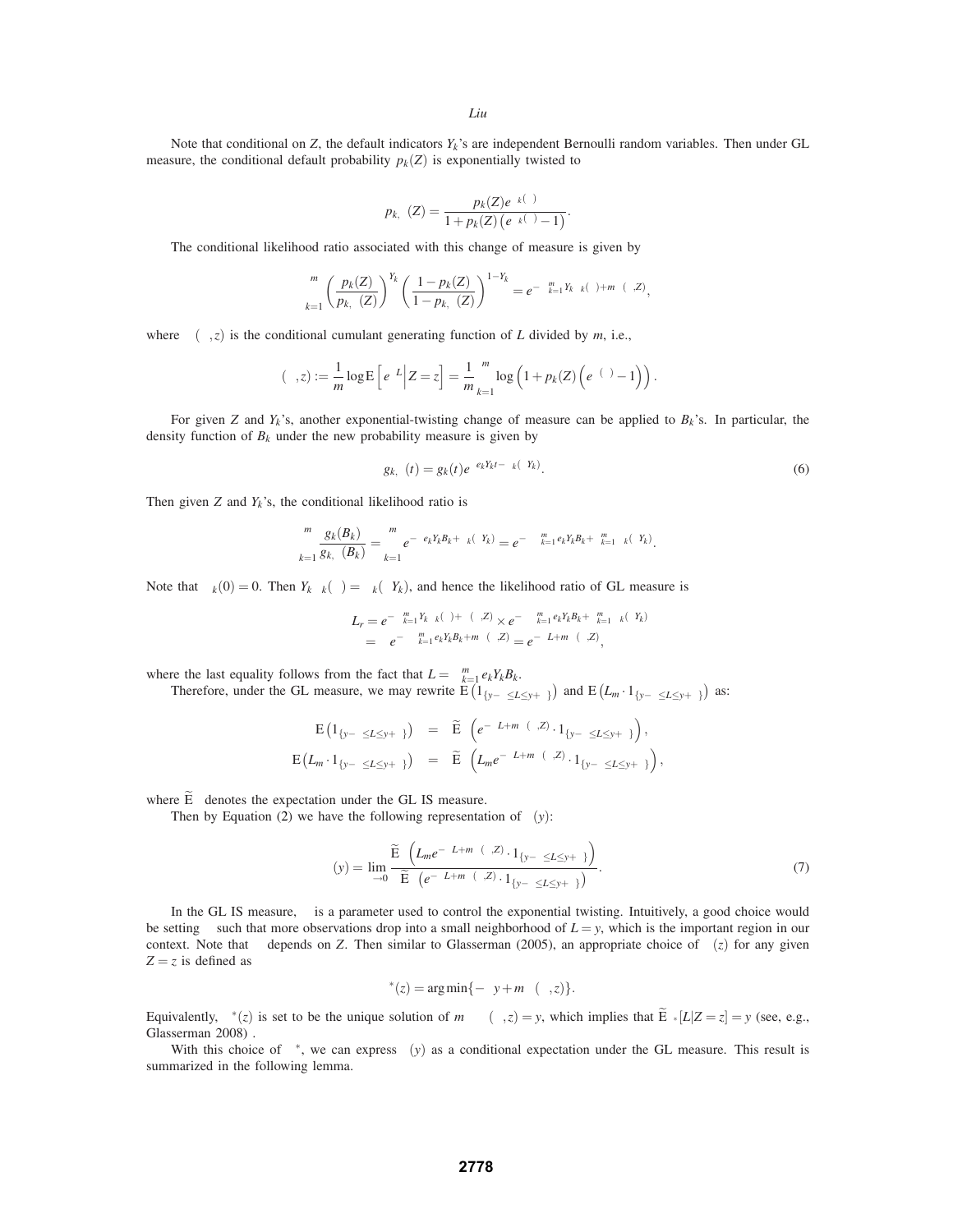**Lemma 3.** *Suppose that*  $Λ_k(θ)$  *is continuous in*  $θ$  *for all k. Then* 

$$
\gamma(y)=\frac{\widetilde{\mathbf{E}}_{\theta^*}[L_{m}e^{-\theta^*(Z)y+m\psi(\theta^*(Z),Z)}|L=y]}{\widetilde{\mathbf{E}}_{\theta^*}[e^{-\theta^*(Z)y+m\psi(\theta^*(Z),Z)}|L=y]}.
$$

Combining the GL method with the restricted importance sampling method, the simulation procedure for estimating  $\gamma(y)$  is described as follows:

# **Two-Step Importance Sampling Scheme**

1. Generate the systematic risk factors *Z*. Set  $\theta^*(Z)$  equal to the unique solution of  $m\partial_\theta \psi(\theta, Z) = y$ . We suppress the dependence of  $\theta^*$  on *Z* when there is no confusion. Calculate

$$
p_{k,\theta^*}(Z) = \frac{p_k(Z)e^{\Lambda_k(\theta^*)}}{1 + p_k(Z)\left(e^{\Lambda_k(\theta^*)} - 1\right)}.
$$

- 2. Generate  $U_k$  uniformly for  $k = 1, \ldots, m$ .
- 3. For  $k = 1, ..., m$ , let

$$
\bar{p}_{k,\theta^*}(Z) = 1_{\{\sum_{i=1}^{k-1} e_i \bar{Y}_i + \sum_{j=k+1}^m e_j < y\}} + p_{k,\theta^*}(Z) 1_{\{\sum_{i=1}^{k-1} e_i \bar{Y}_i + \sum_{j=k+1}^m e_j \ge y\}},
$$

and  $\bar{Y}_k = 1_{\{U_k \leq \bar{p}_{k,\theta^*}(Z)\}}$ .

4. Let  $\bar{Y}_{(1)},\ldots,\bar{Y}_{(\tau)}$  denote the nonzero  $\bar{Y}_k$ 's, and  $e_{(1)},\ldots,e_{(\tau)}$  and  $\bar{B}_{(1)},\ldots,\bar{B}_{(\tau)}$  denote the corresponding credit exposures and LGDs respectively. For  $k = 1, ..., \tau - 1$ , let

$$
\bar{l}_k = \max\left(\frac{y - \sum_{i=1}^{k-1} e_{(i)} \bar{B}_{(i)} - \sum_{j=k+1}^{\tau} e_{(j)}}{e_{(k)}}, 0\right), \quad \bar{u}_k = \min\left(\frac{y - \sum_{i=1}^{k-1} e_{(i)} \bar{B}_{(i)}}{e_{(k)}}, 1\right).
$$

Generate  $\bar{B}_{(k)}$  according to the density function

$$
\bar{g}_{(k),\theta^{*}}(x)=\frac{g_{(k),\theta^{*}}(x)}{G_{(k),\theta^{*}}(\bar{u}_{k})-G_{(k),\theta^{*}}(\bar{l}_{k})}1_{\{l_{k}\leq x\leq u_{k}\}},
$$

where  $g_{k,\theta}$  is defined in Equation (6), and  $G_{k,\theta}$  is the corresponding cumulative distribution function.

5. Calculate the likelihood ratio  $H_2(Z)$ :

$$
H_2(Z) = e^{-\theta^*(Z)y + m\psi(\theta^*(Z), Z)} \prod_{k=1}^m \left( p_{k,\theta^*}(Z) 1_{\{\bar{p}_{k,\theta^*}(Z)=1\}} + 1_{\{\bar{p}_{k,\theta^*}(Z)\neq 1\}} \right) \times \prod_{j=1}^{\tau-1} \left( G_{(j),\theta^*}(\bar{u}_j) - G_{(j),\theta^*}(\bar{l}_j) \right) g_{(\tau),\theta^*} \left( \frac{y - \sum_{i=1}^{\tau-1} e_{(i)} \bar{B}_{(i)}}{e_{(\tau)}} \right) \frac{1}{e_{(\tau)}}.
$$

If we generate *n* i.i.d. observations of  $(L_m, L, H_2(Z))$  with  $(L_m^i, L^i, H_2^i(Z^i))$  denoting the *i*th observation, then an estimator of  $\gamma(y)$  is

$$
\bar{M}_n^{Com} = \frac{\sum_{i=1}^n L_m^i H_2^i(Z^i)}{\sum_{i=1}^m H_2^i(Z^i)}.
$$

To theoretically validate the two-step IS scheme, we need the following theorem.

**Theorem 4.** Suppose that for  $k = 1, ..., m$ ,  $\Lambda_k(\theta)$  is continuous in  $\theta$  and  $g_k(x)$  is bounded by a constant C for all  $x \in (0,1)$ *. Then* 

$$
\gamma(y) = \frac{\widetilde{\mathrm{E}}_{Q}(L_m \cdot H_2(Z))}{\widetilde{\mathrm{E}}_{Q}(H_2(Z))},
$$

*where*  $\widetilde{E}_Q$  *denotes the expectation operator under the two-step IS measure.*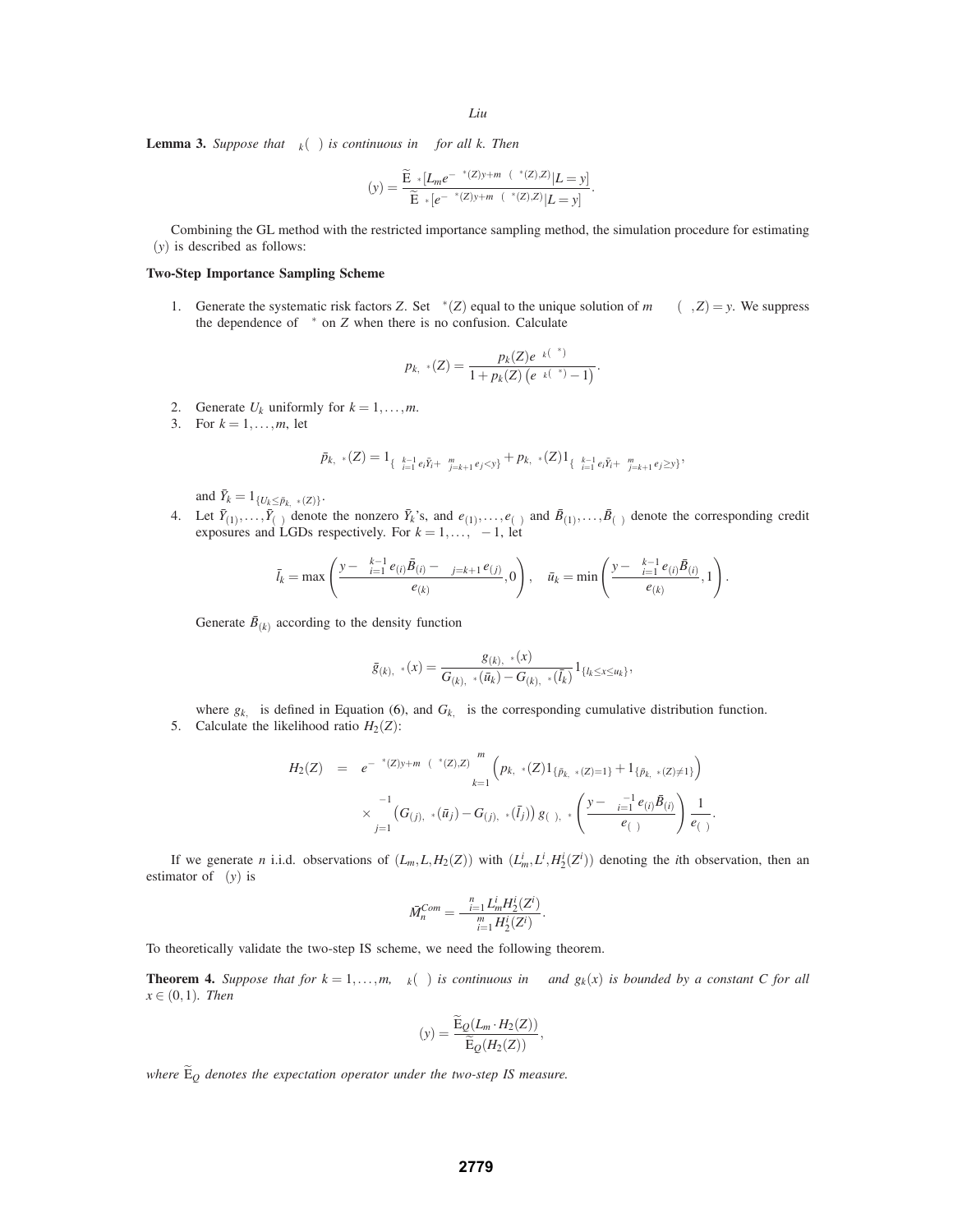## **6 NUMERICAL EXAMPLES**

In this section we illustrate the performance of the proposed method using two examples. In both example we consider a credit portfolio with 100 obligors, where the marginal default probability of each obligor is 1%, the exposure at default for each obligor is 1, and the LGD of each obligor follows a normal distribution with a mean 50% and a standard deviation 20%, truncated at (0,1).

For the first example we assume that defaults of obligors are independent, while for the second example we assume that defaults follow a three-factor normal copula model, with the factor loading matrix *A* being randomly generated. We select the threshold value *y* by setting it approximately equal to the 90%, 95%, 99%, and 99.9% Value-at-Risk respectively. We let  $\alpha$  denote the confidence level of the value-at-risk associated with which we estimate the risk contributions.

For both examples, we use a very large number  $(10^9)$  of observation to obtain an accurate estimate of  $\gamma(y)$ , and then use it as the true value to examine the performances of the estimators. We use the estimated relative root mean square error (RRMSE) as a benchmark, which measures the percentage of the root mean square error to the absolute value of the quantity being estimated. The RRMSE reported are based on 1,000 replications.

The numerical results for these two examples are summarized in Tables 1 and 2 respectively. From the tables we can see that the restricted importance-sampling estimator  $\bar{M}_n^{IS}$  performs quite well for both examples when the sample size *n* is reasonably large and the threshold value is not too extreme. We can also see that the estimator ( $\bar{M}_n^{\text{Com}}$ ) combined with the importance sampling method of Glasserman and Li (2005) indeed performs better than  $\bar{M}_n^{IS}$ . When we estimate the risk contributions for the  $\alpha$ -VaR for  $\alpha$  very close to 1, e.g., 99.9%, it could be necessary to apply  $\bar{M}_n^{Com}$  rather than  $\bar{M}_n^{IS}$ .

|                   |    |    |                                          |      |    | RRMSE $(\% )$ |                    |                 |            |       |                  |         |  |
|-------------------|----|----|------------------------------------------|------|----|---------------|--------------------|-----------------|------------|-------|------------------|---------|--|
|                   |    |    | $n = 10^3$                               |      |    |               | $n = 10^4$         |                 | $n = 10^5$ |       |                  |         |  |
| $\alpha$ (%)      | 90 | 95 | - 99                                     | 99.9 | 90 |               | 95 99 99.9         |                 |            | 90 95 |                  | 99 99.9 |  |
|                   |    |    | $\bar{M}_{n}^{IS}$ 21.1 47.1 104.2 265.2 |      |    |               | 8.5 17.1 25.4 72.5 |                 |            |       | 2.6 5.3 8.9 25.0 |         |  |
| $\bar{M}_n^{Com}$ |    |    | 16.4 28.1 25.3 32.2                      |      |    |               |                    | 5.9 8.7 8.6 9.6 |            |       | 1.8 3.0 2.6 2.9  |         |  |

Table 1: Performances of the estimators for the first example

Table 2: Performances of the estimators for the second example

|                   | RRMSE $(\% )$ |    |                                           |      |  |            |    |         |  |  |    |            |                   |          |  |  |
|-------------------|---------------|----|-------------------------------------------|------|--|------------|----|---------|--|--|----|------------|-------------------|----------|--|--|
|                   |               |    | $n = 10^3$                                |      |  | $n = 10^4$ |    |         |  |  |    | $n = 10^5$ |                   |          |  |  |
| $\alpha$ (%)      | 90            | 95 | 99                                        | 99.9 |  | 90         | 95 | 99 99.9 |  |  | 90 | 95         | 99                | 99.9     |  |  |
| $\bar{M}_n^{IS}$  |               |    | 45.2 69.9 115.8 238.6 15.1 20.9 35.7 73.9 |      |  |            |    |         |  |  |    |            | 4.5 7.3 10.5 26.0 |          |  |  |
| $\bar{M}_n^{Com}$ |               |    | 41.6 55.4 96.3 135.9 12.4 18.2 26.3 50.6  |      |  |            |    |         |  |  |    | 4.1 5.7    |                   | 8.1 16.4 |  |  |

## **7 CONCLUSIONS**

In this paper we propose a restricted importance sampling method for simulating risk contributions of credit portfolios. The proposed method achieves the fastest convergence rate of *n*−1. To improve the efficiency of the method, we combine the restricted importance sampling method with the IS method of Glasserman and Li (2005). Some preliminary examples show that the proposed method works quite well.

Although in the paper we focus on the normal copula model, the restricted importance sampling method can also be applied to other models, e.g., models with extremal dependence of Bassamboo et al. (2008). However, for these models, one may need to correspondingly change the importance sampling method in Section 5 in order to improve the efficiency. Detailed analysis of the extensions to these models is an interesting topic for future research.